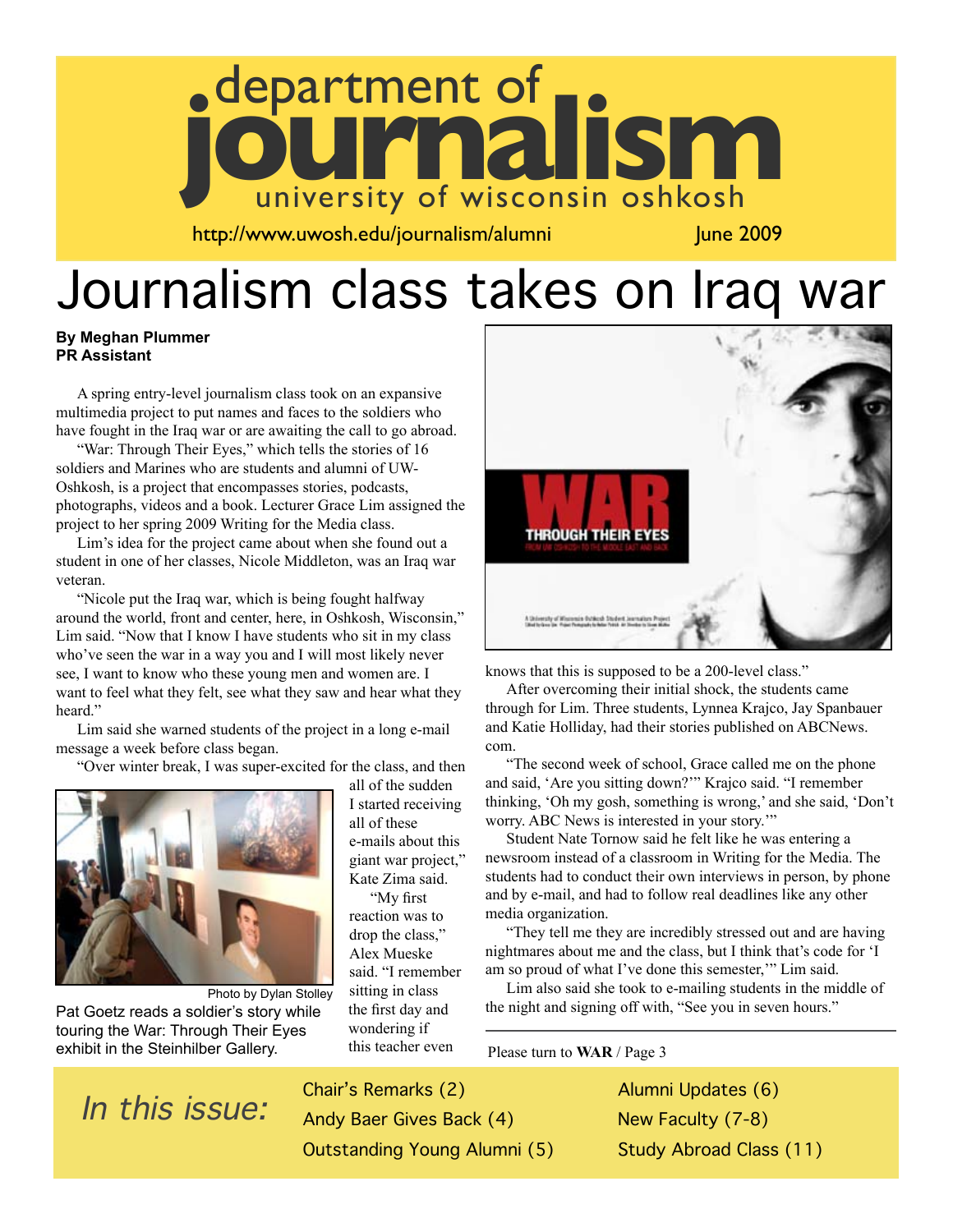# From the desk of the chair

Hello everyone. I hope all of our alumni are enjoying a healthy and productive year. I say this knowing that we are all being impacted by a struggling economy, and that it is a time of uncertainty in the profession. Despite this, the Department of Journalism has been moving steadily forward in an effort to keep our graduates prepared for today's many challenges.

You will read about some of the accomplishments and changes elsewhere in this newsletter, but here are some highlights of what has happened in the past academic year.

**New faculty**—Two people were hired to fill tenure-track positions, beginning this September. Shu-Yueh Lee has completed her doctorate at the University of Tennessee, and will be teaching classes including Online Publishing, and Multimedia Production. Sara Steffes Hansen finished her doctorate at the University of Wisconsin Madison, and will teach advertising and public relations courses. They will join Dr. Vince Filak, which completed his first year on the staff as a professor who teaches writing classes. One other faculty member, Elizabeth Crawford, is leaving the faculty to take a position at North Dakota State University.

**Alumni**—We are blessed with many successful alumni who have been recognized by the university. In October 2008, Theresa Crogan Krajnak was recognized as an Outstanding Young Alumni. And it was announced last month that Brad Zibung will receive the same award during Homecoming activities in October 2009. This will be six years in a row that a graduate of the journalism program has been honored as either an Outstanding Young Alumni or as a Distinguished Alumni of the university.

**Technology**—The department applied for and received funding to purchase 16 new 24-inch-screen iMacs and a laser printer for the computer lab in Clow 128. The new computers allow us to provide students with updated equipment for advanced classes that require students to utilize the sophisticated software used in the industry.

**Innovative teaching**—Adjunct instructor Grace Lim and the students in her Writing for the Media class this spring completed what I believe is the most innovative project in my 15 years as a faculty member. During the first seven weeks of the semester, the students interviewed 16 student soldiers and Marines for a project titled "War: Through Their Eyes." It resulted in a book, podcasts, a Web site and a display at the Steinhilber Gallery in Reeve Union. It was capped by an opening night event at the gallery attended by Chancellor Richard E. Wells, Interim Provost E. Alan Hartman, Rep. Gordon Hintz of the 54 Assembly District and about 200 other people. Three of the stories written by students and pictures by a student photographer also were posted on abcnews.go.com/OnCampus.

**Student achievements**—The UW-Oshkosh PRSSA students, for the second straight year, won first place in the National Organ Donor Awareness Campaign in 2008. It is sponsored by Rowan University.

**Online classes—**For the first time, the journalism department is offering online classes, both of them this summer. Writing for the Media was being offered during the first four-week summer session, and Editing in the second four-week session. Depending on how successful these are, more online courses might be offered in the future.

**Diversity**—The department continues to support activities that promote a better understanding of diversity on campus. In November 2008, journalism provided funds to help sponsor a commemoration of the 40<sup>th</sup> anniversary of Black Thursday. Eileen Hammer Housefeld, who worked for the Advance-Titan and The Paper during the events of 1968, returned from California to participate in a panel discussion.

 **Study abroad class**—Dr. Tim Gleason, for the third time in six years, took a group of journalism students on an overseas learning experience. The class project was titled "Travel and Documentary Photography in England." The purpose of the trip was to allow students to document their personal experiences in London, Oxford and Cambridge through photography. The students visited Buckingham Palace and Hyde Park, and Covent Garden and Trafalgar Square during their time in England, from May 22-29, 2009.

 **Advance-Titan adviser—**The provost's office agreed to provide funding for the A-T to have a faculty adviser for the second year in a row. Dr. Vince Filak, an award-winning student newspaper adviser during his years on the faculty at Ball State University, will be A-T adviser in 2009-2010.

**Goals and challenges**—As the department works to chart a course through the transition from a print to a primarily digital existence, the faculty face many challenges. Our goal will be to continue to produce good writers and skilled communicators who are technologically savvy. Reduced budgets in the near future make this even more difficult to accomplish. But with the help of caring faculty and alumni we will continue to be a strong and viable program, one that students will seek out.

If you have any suggestions or comments, please pass them along to me at  $\frac{\text{cowling@uwosh.edu}}{\text{cawling@uwosh.edu}}$ . And remember to visit the department Web site at www.uwosh.edu/journalism. And most importantly, keep in touch and let us know of changes in your family or career.

Sincerely, Mike Cowling Chair, Department of Journalism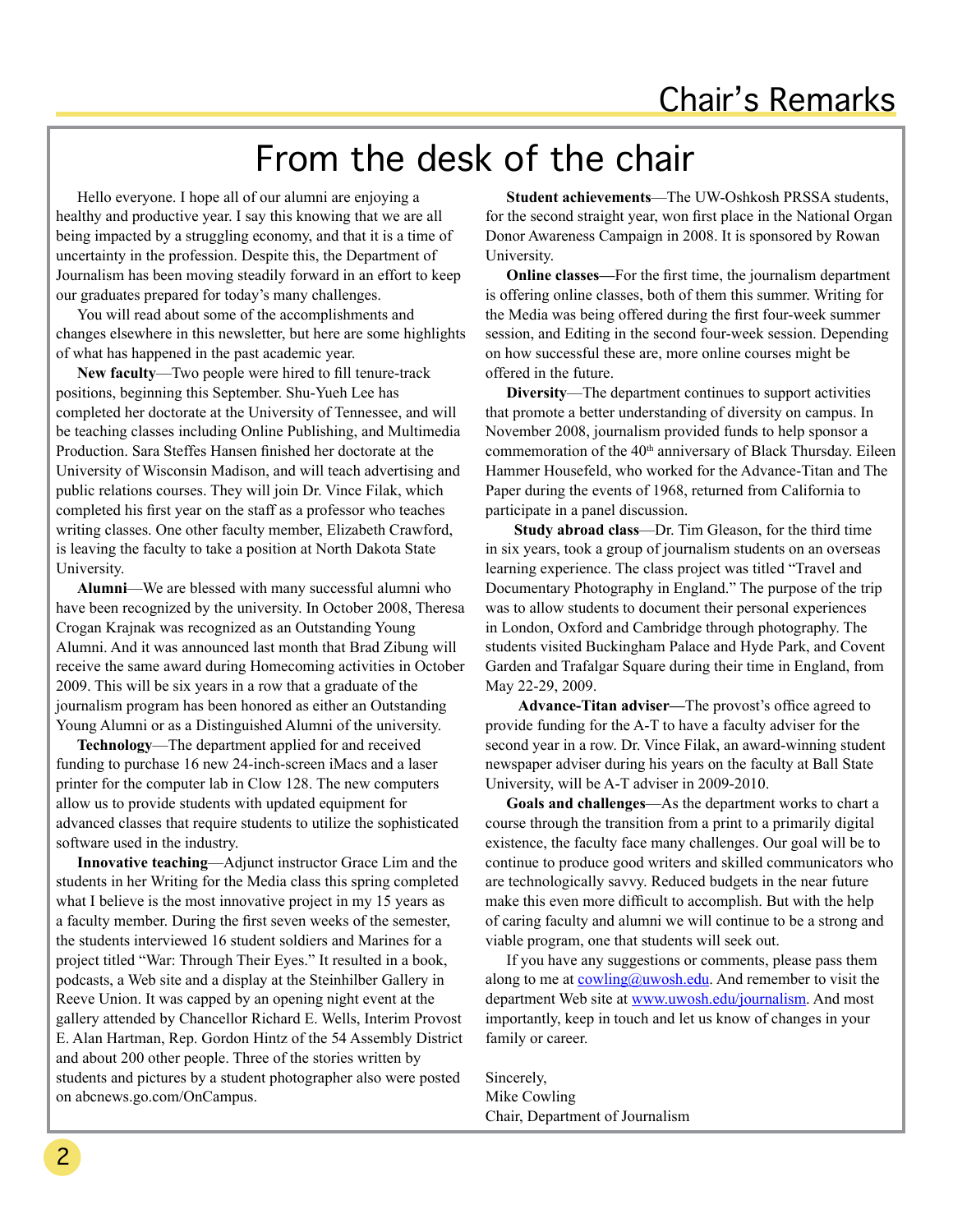## Classes

## **WAR:** Everyone has story to tell

*Continued from Page 1*

With the help of photography by student Amber Patrick, Web design by student Ranah Voss and art direction from Shawn McAfee of the Instructional Resources Center, Lim and her students showcased their project on May 15 with an exhibit in the Steinhilber Gallery in Reeve Memorial Union. Chancellor Richard H. Wells spoke at the event and Rep. Gordon Hintz presented Lim with a proclamation on a plaque sent by Gov. Jim Doyle.

Along with Patrick's photographs, the 80-page book includes the stories written by the 14 Writing for the Media students about each of the 16 soldiers and Marines included in the project. The book was being sold at the University Books & More bookstore and online. The chancellor's office bought 70 copies.

Stories include a soldier's thoughts of his little brother back home when he saw an Iraqi boy get cut down by crossfire, and a soldier who couldn't tell his mother that he enlisted for a second tour because he already broke her heart with the first, Lim said.

"It really helped me realize that these soldiers are people too and that they all have a story to tell," student Clayton Ransom

Rep. Gordon Hintz presents a plaque with a proclamation from the governor praising the work of those involved in the project.





Photos by Dylan Stolley

Chancellor Richard H. Wells applauds the soldiers and Marines at the War: Through Their Eyes gallery opening event in Reeve Memorial Union.

said.

"As journalists, part of our job is to give a name, a face and a voice to those whose names we don't know, whose faces we don't see, whose voices we don't hear," Lim said. "I've heard plenty of talking heads talk about the war, people who've never stepped on Iraqi soil, who've never felt real gut-wrenching fear on a daily basis. The Iraq war is truly my students' war. They were too young for the Vietnam or the Korean wars; even the Persian Gulf war in 1990, they were just mere babes. The Iraq war is their war. These are stories that needed to be told."

To hear the soldiers' and Marines' stories, visit the "War: Through Their Eyes" Web site at http://www.uwosh.edu/war. The exhibit will be showing in the Steinhilber Gallery in Reeve

# Department moving day—in about two years

Work will begin this fall on the first new academic building on campus since 1971, and when it is finished in 2011 the Department of Journalism will be moving in to the new digs.

The four-story, 175,000-square-foot facility will be located across High Avenue from Clow, where the facilities management department is now housed. That building will be torn down, and facilities management will move across the Fox River to be located in the former Cub Foods building, which is being renovated. The state is providing about \$48 million for the new academic building, with the university raising

another \$8 million from private donors.

The environmentally "green" building will house the College of Business on the first two floors. Journalism will be located on the third floor, and other departments from the College of Letters and Science will be on the third and fourth floors.

State-of-the-art classrooms, labs, project and focus group rooms, and faculty offices will be among features in the new building. This will include two 260-seat lecture halls, one 99-seat classroom, and 29 other classrooms with seating capacity ranging from 25 seats to 65 seats, according to Chris Miles, who is the university's director of planning and

construction.

Renovations also will be made to space being vacated by departments moving out of Clow and elsewhere, allowing for updated facilities for the College of Nursing and the College of Education and Human Services.

Journalism will have roughly the same amount of floor space as it now has in Clow. There will be three fully equipped computer labs, a digital photo lab, a scanning room, a reading room, and a student workroom. And the journalism faculty offices will be greatly enhanced with a luxury not experienced in many years—windows!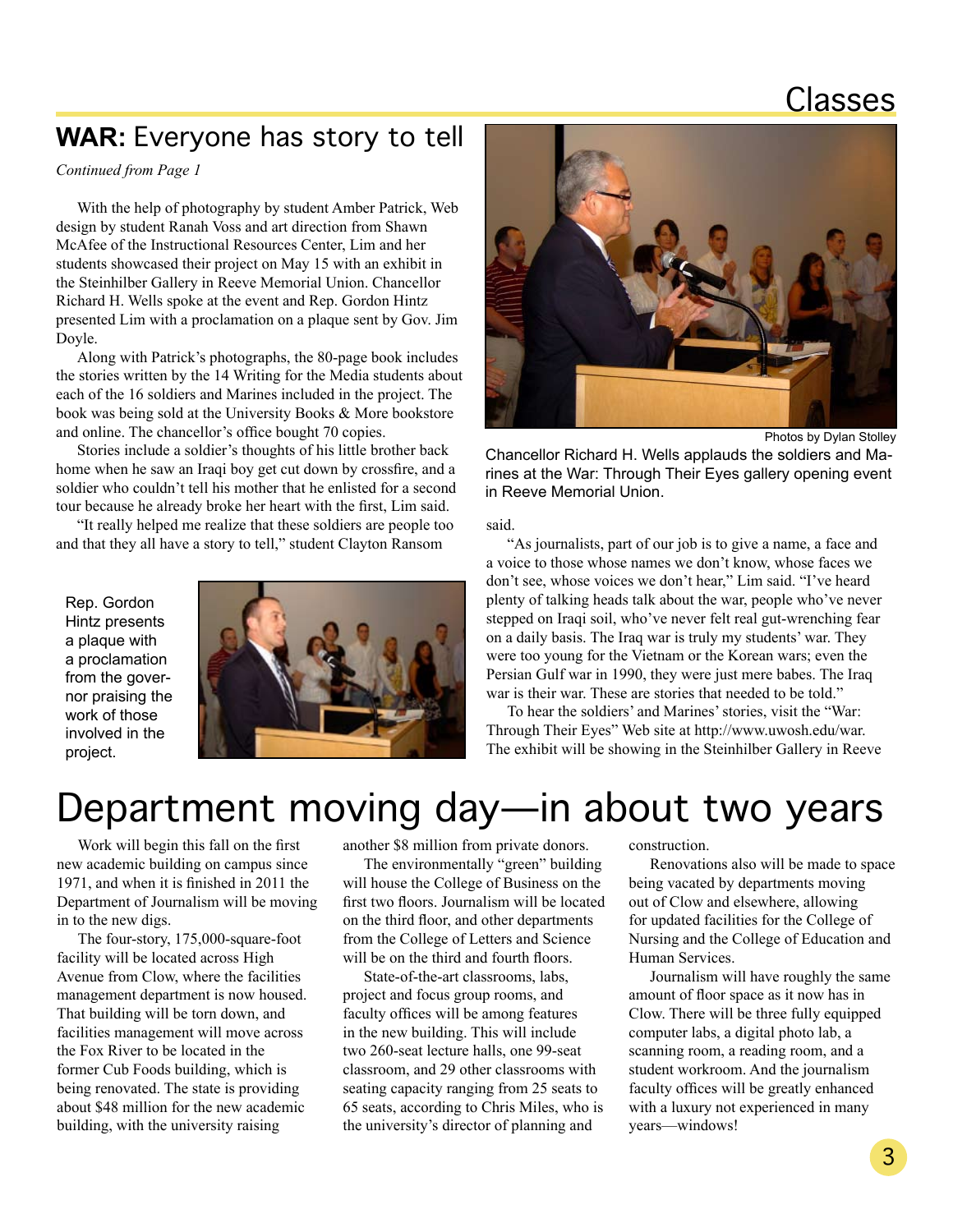# **Department** Andy Baer gives back to department

confidence needed in this industry," he

 Money that he has donated to the department in recent years has been

> used to purchase muchneeded digital equipment that is used by students in many courses, including photography and online

Baer also said he felt the need to return something to Project Success because of the help he received as a student who participated in the program. "Project Success gave me the

#### **By Alyssa Volkman Student Assistant**

Andy Baer went into journalism

knowing that advertising and public relations played a large role in his family's beverage distributing business. And he realized that with the right help, he could be a successful businessman.

Baer, 28, who graduated from UW-Oshkosh in January 2006, said he owes his success to Project Success and the Department of Journalism. In return,

Baer has been a consistently generous donor to both the student academic support program and the department.

Baer said he supports the journalism department in particular rather than other academic departments because it contributed to his professional life.

"It has given me the skills and



said.

*Andy Baer*

opportunity to fulfill my

media.

wish of a college degree," he said.

Today, he is the vice president of sales and marketing for Baer's Beverage, located near Wausau.

 "Our business is a customer-friendly one," he said. "Business is exposed to the public because of the alcohol beverage factor. Public relations is vital to the

success of our business."

While in college, Baer said he found advertising and public relations particularly appealing because the classes that he took taught him how to be a better writer.

But it is a photography professor, Dr. Tim Gleason, who left the biggest impression on him.

"He was always there to help each student achieve their goals," Baer said of Dr. Gleason.

Baer said his ability to openly communicate with people has brought him where he is today. In the near future, he plans to continue looking ahead for trends and to keep up with an ever-changing work environment.

He offered some advice for future graduates from the UW-Oshkosh journalism program.

"Anyone graduating now needs to be self-motivated in an even fasterpaced world that never stops," Baer said. "Employees are looking for more and more self-motivated people."

## Faculty achievements

#### **Professor Mike Cowling:**

• Was recognized as the winner of the Skip Zacher Friend of Scholastic Journalism Award at the 2009 NEWSPA spring conference.

#### **Dr. Tim Gleason:**

- Published article on expanding communication research to include more photography genres. The article was titled, "The Communicative Roles of Street and Social Landscape Photography," and it appeared in *Studies in Media & Information, Literacy Education*, published by the University of Toronto Press Journals Division.
- Won the top faculty research paper in Visual Communication at the annual convention of the Association for Education in Journalism and Mass Communication. The paper was titled, "The Fictional Japanese Photography of Mariko Mori and Julie."
- Published three street-style photographs in the August/ September and February/March issues of *f-stop magazine*. **Dr. Julie Henderson:**
- Selected to serve a two-year term as the national adviser for the Public Relations Student Society of America.
- Treasurer for the Educators Academy of the Public Relations Society of America.
- Presented "Let's Get Organized: The Rise and Fall of Public Relations Organizations in the Twentieth Century" to the Twelfth International Public Relations Research Conference in Miami.
- Presented "How to Win Friends and Influence Students: Maximizing Benefits and Minimizing Pitfalls When Using On-campus Clients" to the Educators Academy at the International Public Relations conference in Detroit.

#### **Miles Maguire:**

- Published "Online Debates in Oshkosh: Using the Blog to Promote an Engaged Electorate" in the Journal of Information Technology & Politics, fall 2008.
- Published "Mapping the Size and Scope of a Nonprofit Media Sector: The Case of Magazine Publishing" in the Journalism & Mass Communication Quarterly, autumn 2008.

#### **Judy Schultz:**

• Received the College of Letters and Science Service Recognition Award.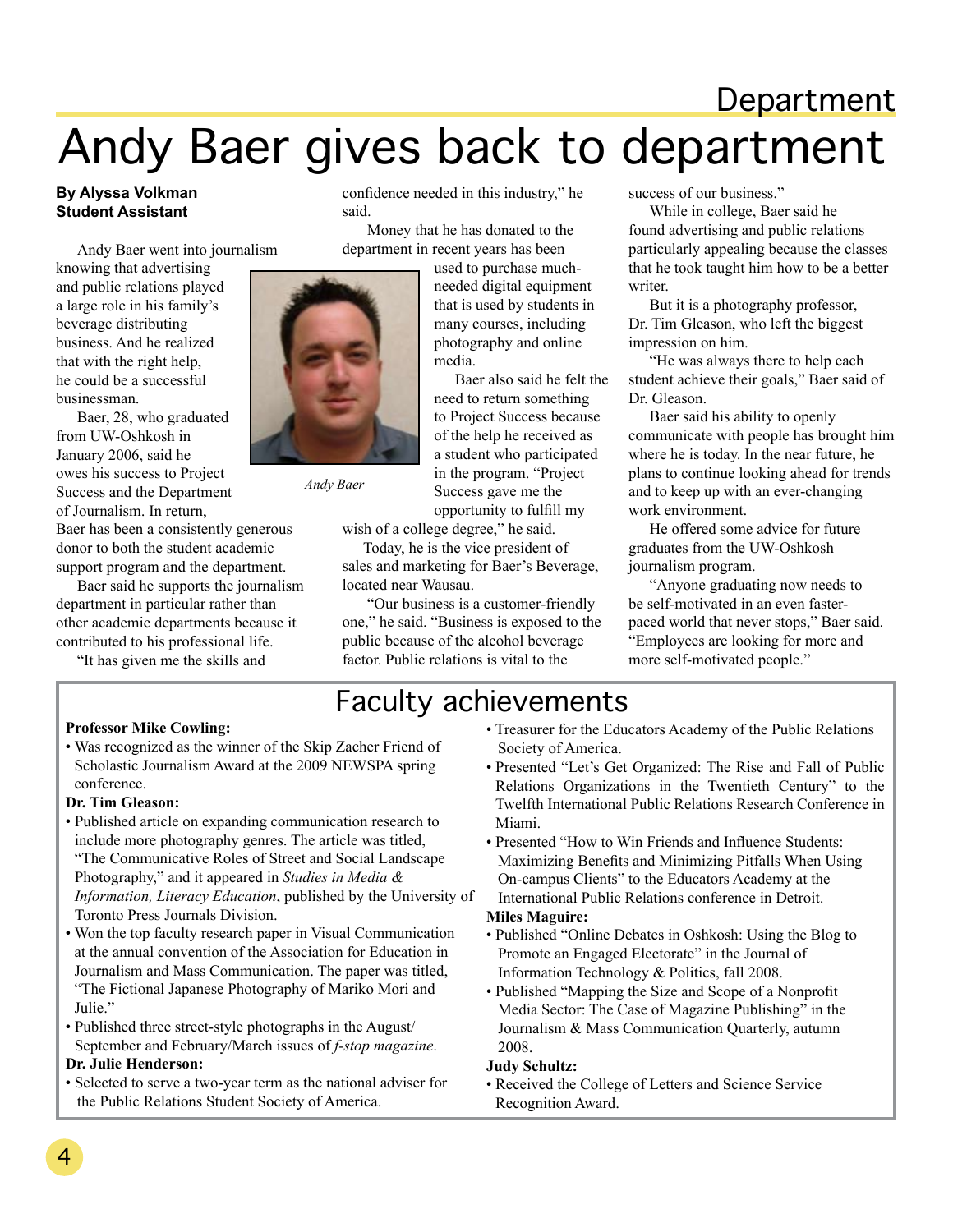## Alumni

## Creator of The Heckler a 2009 Outstanding Young Alumni

#### **By Meghan Plummer PR Assistant**

Brad Zibung, a 1999 graduate of the UW-Oshkosh journalism program, has been named a 2009 Outstanding Young Alumni by the University Alumni Association Board of Directors.

Zibung, who graduated with an emphasis in public relations, is the founder and editor of The Heckler, a tabloid-size publication with a circulation of about 65,000 in more than 40 states and six countries. The Heckler takes a satirical look at Chicago's sports teams and fans, including articles like "Cubs to wear Snuggies for all April home games" and "Cubs install moving walkway to speed up Piniella's mound visits."

"I think we've found a niche that talks to the fans in their own voice," Zibung said. "We don't have the access most sportswriters or radio and TV networks have, and that's just fine. We talk to fans the way they talk to themselves."

Zibung said he started The Heckler because he enjoyed the time he spent at the Advance-Titan and wanted to find a way to re-establish the newsroom

camaraderie after college. He and a former co-worker, George Ellis, attended Cubs games and took turns with the bleacher regulars outdoing each other with heckles

of the opposition's left fielder, which gave Zibung and Ellis the idea to start a Web site.

A few years after the Web site's launch, The Heckler took form as a printed piece. The Heckler is now regularly featured by The Chicago Sun-Times, Chicago Tribune, The Sporting News, Fox Chicago, WTTW's Chicago Tonight, WGN-TV and ESPN Radio and also has its own book, "Cubs Fan's Guide to Happiness." Before The Heckler,

Zibung had an internship with the Leo Burnett Agency, one of the largest advertising agencies in the world, and was later hired there full time. Zibung later left Leo Burnett to work at StubHub, an eBay-owned online marketplace for people to buy and sell tickets to a variety of concerts, theater and sporting events. "Things I learned from professors

like Dr. Henderson and

professor Cowling have been instrumental in my development," Zibung said. "Many cohorts at the A-T and journalism classmates were great, and thanks to things like Facebook, a few of us are still able to keep in touch"

Zibung said he was surprised to find out he would be receiving an Outstanding Young Alum award at a banquet during the fall 2009 Homecoming weekend. He said he found out on roughly 10 years to the

date that he graduated from UW-Oshkosh.

"If you'd have told me as a kid that I'd be doing something like this, I'd have thought it would be heavenly," Zibung said. "In a lot of ways, it is."



*Brad Zibung*

## From UW-O to HBO, a 2008 Outstanding Young Alumni

#### **By Alyssa Volkman Student Assistant**

Theresa Crogan Krajnak, selected as a UW-Oshkosh Outstanding Young Alumni for 2008, has found the greatest accomplishment of her life to be her work/life balance.

"Having a successful career, three beautiful, healthy children and to be part of a successful marriage to a wonderful man are the things that make me happy," she said. "I don't think a person could ask for more."

She has decided to use her writing

skills to create a fiction novel. "Over the years, I have dabbled in

smaller pieces of fiction, usually for my eyes only, however I plan to finish this manuscript and get it published," Krajnak said. "I hope this will be the first of many novels. It's been fun to create characters and situations out of thin air. For me my journalism basics of who, what, where, when, why and how still come into play when creating a work of fiction."

Krajnak, 37, graduated from UW-Oshkosh in January 2005, where she majored in journalism with an Ad/PR emphasis. Her day job is as a sales development executive with Home Box Office (HBO). December marks her 12th year working there.

"I liked the idea of working for a company that knew how to stay relevant in the changing world," she said. "HBO has historically been a groundbreaking organization and to be part of that is quite exciting."

Krajnak said receiving the 2008 Outstanding Young Alumni Award was an honor that she is still feeling today.

"I was and still am completely blown away by the recognition," Krajnak said. Theresa Crogan Krajnak of fiction." The experience has been quite humbling.

Please turn to **KRAJNAK** / Page 6

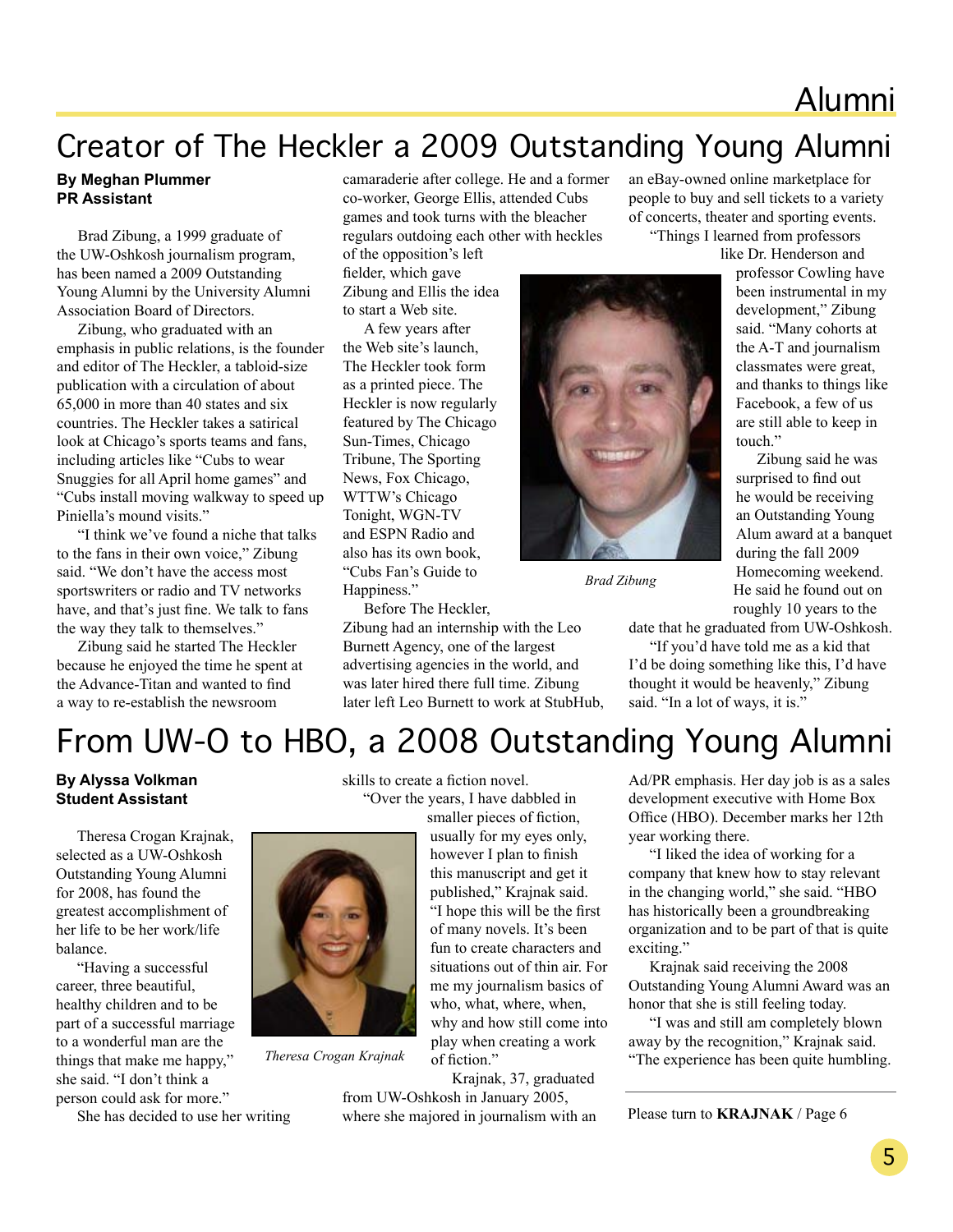# Alumni updates: Where are they now?

**Connie Walker**, a 1983 graduate, has been promoted to general manager at public radio station WUNC at the University of North Carolina. Walker had been interim program director at the station.

**Paul Anger**, a 1974 graduate, has been named the editor and published of the Detroit Free Press.

**Julie (Smith) Barr**, a 1995 graduate, is the Human Resources manager at Maxon Furniture in Salisbury, N.C.

**Julie (Miller) Gaster**, a 2008 graduate, is an English, yearbook and journalism teacher at Carver Military Academy in Chicago.

**Jessica Kexel**, a 2004 graduate, is a sales assistant for CBS 58 Milwaukee WDJT, including MeTV, Telemundo and WMLW.

**Blois Olson**, a 1994 graduate, is the executive vice president of Tunheim Partners, a strategic communications company in Minneapolis.

**Dana Sosnoski**, a 2006 graduate, has a position in sales at Sun Newspaper Group, an affiliate of American Community Newspapers, which publishes 44 community newspapers in the Twin Cities area.

**Nikki Reilly**, a 2004 graduate, is an assistant merchandising product designer for Provide Commerce/ProFlowers.

**Alison Laffe**, a 2000 graduate, is the advertising manager at the Milwaukee Journal Sentinel.

**Paul Bodi**, a 1971 graduate, is Executive Editor/East Clubs for MLB.com.

**Kate Briquelet**, a 2008 graduate, finished her first year in the Graduate School of Journalism of the City University of New York. This summer she will be an intern

for The New York Times blog called The Local.

**Kate Unger**, a 2006 graduate, is the marketing manager at Reeve Memorial Union at the University of Wisconsin Oshkosh.

**Amie Jo Schaenzer**,a 2005 graduate, left The Reporter in Fond du Lac and is now a reporter for The Oshkosh Northwestern.

**Christina (Pike) Brey**, a 1991 graduate, is the media relations officer for the Wisconsin Education Association Council (WEAC).

**Mary (Bagnall) Callen**, a 1995 graduate, is the communications director for the Wisconsin Newspaper Association in Madison.

**Tracy Rusch**, a 2008 graduate, is a reporter for The Catholic Herald in Milwaukee.

## **KRAJNAK:** Fast changes in journalism create new challenges

#### *Continued from Page 5*

"Looking at the accomplishments of my fellow recipients I am honored to be mentioned in the same sentence with them."

There was a weekend of benefits for Krajnak and her family associated with this award.

"On Friday night of Homecoming weekend, the alumni board hosts the award banquet for all the award winners," she said. "My immediate family attended and shared the moment with me. Satuday morning, I was asked to ride in the parade along with my husband, my 5-year-old twin girls and 4-year-old son. According to the kids, riding in the parade was the best part of the weekend because they received candy. I was also recognized on the field at halftime at the football game."

As a student at UW-Oshkosh, Krajnak was involved in several student organizations.

"I was a reporter for the A-T and served for one year as the assistant features editor; for three years, was a member of the Reeve Union Board–Special Events Committee; and joined Sigma Sigma Sigma sorority, where I held several chair and officer positions, including president, during my four years as a collegiate member."

She was also the recipient of the Sandie J. Ciriacks

Leadership Award from Sigma Sigma Sigma for service to her chapter on campus. She was on Homecoming Court for three years and crowned Homecoming queen in 1993.

"Coincidentally, my husband was Homecoming king that same year," Krajnak said.

According to Krajnak, technology has greatly changed journalism since her days as a student.

"With social media outlets and the Internet, consumers want the news immediately," she said. "Unfortunately, for the print media this is a detriment to their fiscal operations. I don't think anyone could have anticipated how quickly the Internet was going to explode. Now publishers are faced with the dilemma of trying to figure out how they can get consumers to pay for the information they are getting online for free."

Krajnak said she was thankful for her time spent at the university, and what it had helped her to achieve.

"I am so proud to be a UW-O graduate," she said. "I am grateful for the friendships I've made because I attended this university. Being recognized by the Alumni Association was one of the most amazing experiences of my life. I am grateful to my husband, John, for nominating me and to all the members of the Alumni Board. It really was a once-in-a-lifetime experience that I will treasure in my heart forever."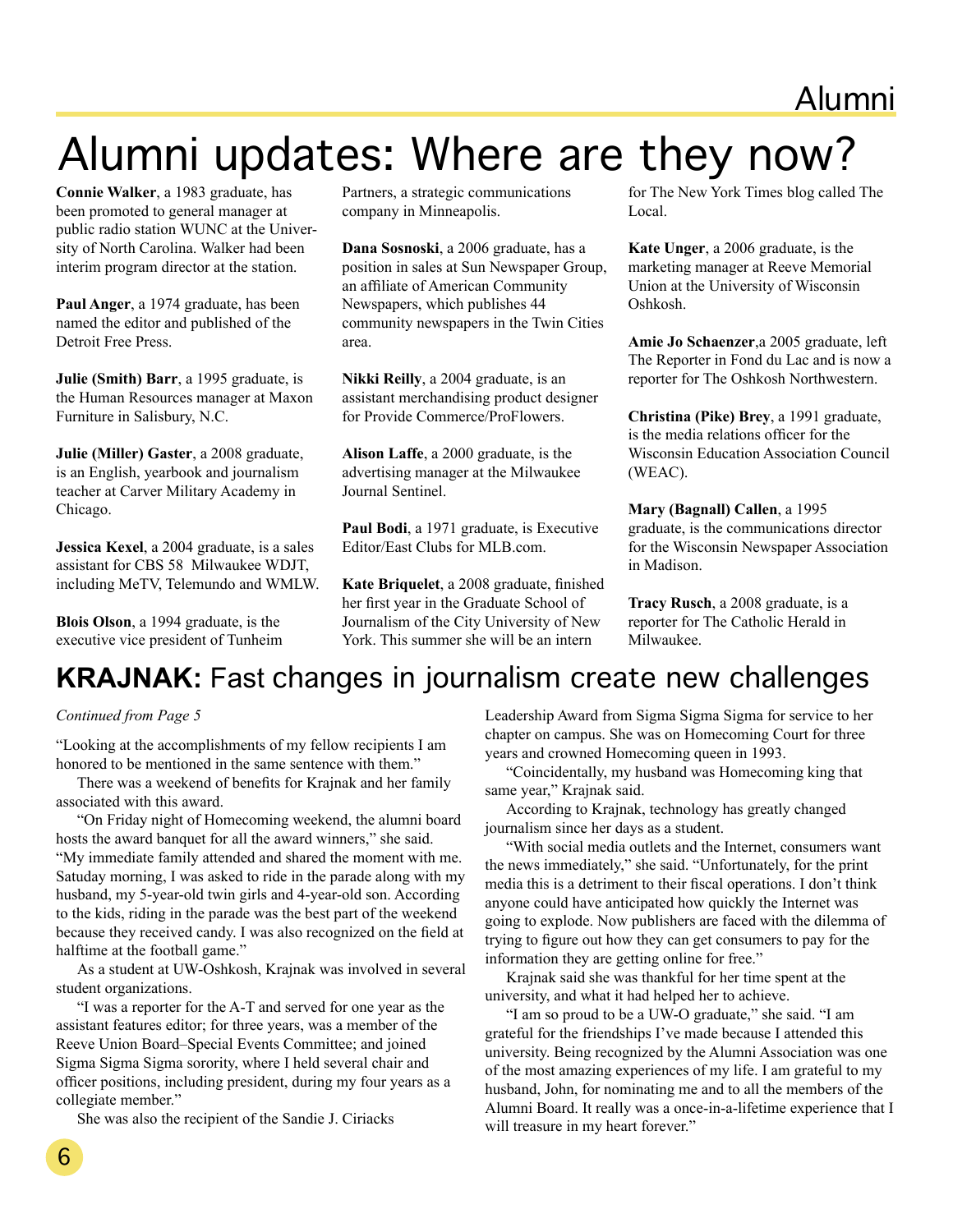## **Faculty**

# New faculty member will teach digital media

#### **By Katie Kluesner Student Assistant**

This summer, Shu-Yueh Lee will receive her doctorate in Communication and Information from the University of Tennessee and join the UW-Oshkosh Department of Journalism in the fall as a new member of the faculty.

Lee was born in Taiwan and came to the U.S. in 2001 to study new media at St. Cloud State University in Minnesota. After graduating in 2003 with a master's degree, Lee returned to Taiwan to work in the media industry.

While in Taiwan, Lee worked for a media research firm as an account manager who initiated, conducted and sold media research projects for radio stations, television stations, newspapers and advertising agents.

She holds two master's degrees, one in Radio and Television from National Chengchi University in Taiwan and the other in Information Media from St. Cloud. In 2005, Lee started work in the doctoral program at Tennessee.

When fall semester classes begin in September, Lee will teach Online Publishing, Multimedia Production and Introduction to Journalism and Mass Communication. Multimedia Production is a selected topics course that Lee might develop into a new class.

She said her goal of teaching is to

"help learn" rather than "try to teach."

"Teaching is not only a joyful task that allows me to deliver my knowledge and skills but also an opportunity to guide students and develop their interests in the field of communication," Lee said.

UW-Oshkosh has a growing curriculum for online and digital publishing, which is why

learning these skills.



Shu-Yueh Lee will join the UW-Oshkosh journalism faculty in fall 2009 and teach three classes, including Multimedia Production.

and the International Communication Association (ICA).

Outside of work, Lee enjoys eating out with friends, watching baseball, and skiing.

With the addition of Lee and Sara Hansen as tenure-track faculty, the journalism department was about to return to a staff of eight full-time professors for the first time in several years. However, during the spring semester Dr. Elizabeth Crawford accepted a position as an assistant professor at North Dakota State University.

## Retired advertising faculty member dies at 89

Lee applied. She said she is interested in teaching digital media and multimedia courses. The journalism department offers lab classes limited to 15 students, which Lee believes is essential to facilitate

Lee will have a research article published in Communication, Culture and Critique Journal in winter 2009. She has presented her work at national communication conferences including the Association for Education in Journalism and Mass Communication (AEJMC)

William H. Scrivner, 89, died May 3, 2009, in Milwaukee. Scrivner joined the journalism faculty at UW-Oshkosh in 1976 and taught for 15 years.

Scrivner was born in Topeka, Kan., and attended Shorewood High School. He graduated from Northwestern University with bachelor's and master's degrees. In November 1942, Scrivner married June Gehrz. They were married for 64 years.

Scrivner served as a naval supply officer in the South Pacific until his discharge from the Navy in 1945.

Scrivner moved to Madison after World War II, where he was the advertising manager for the Wisconsin State Journal and the

Capital Times for nearly 30 years. He served as the president of the International Newspaper Advertising Executives and was a founding member and president of the Madison Advertising Club.

Scrivner was a member of Grace Episcopal Church, where he chaired a building drive and served as senior warden. For 50 years, he was a member of Rotary International in Madison, where he served as president of the Downtown Club.

He was also a member of the Rotary in Hayward and Oshkosh, and a member of the Madison Club and Blackhawk Country Club.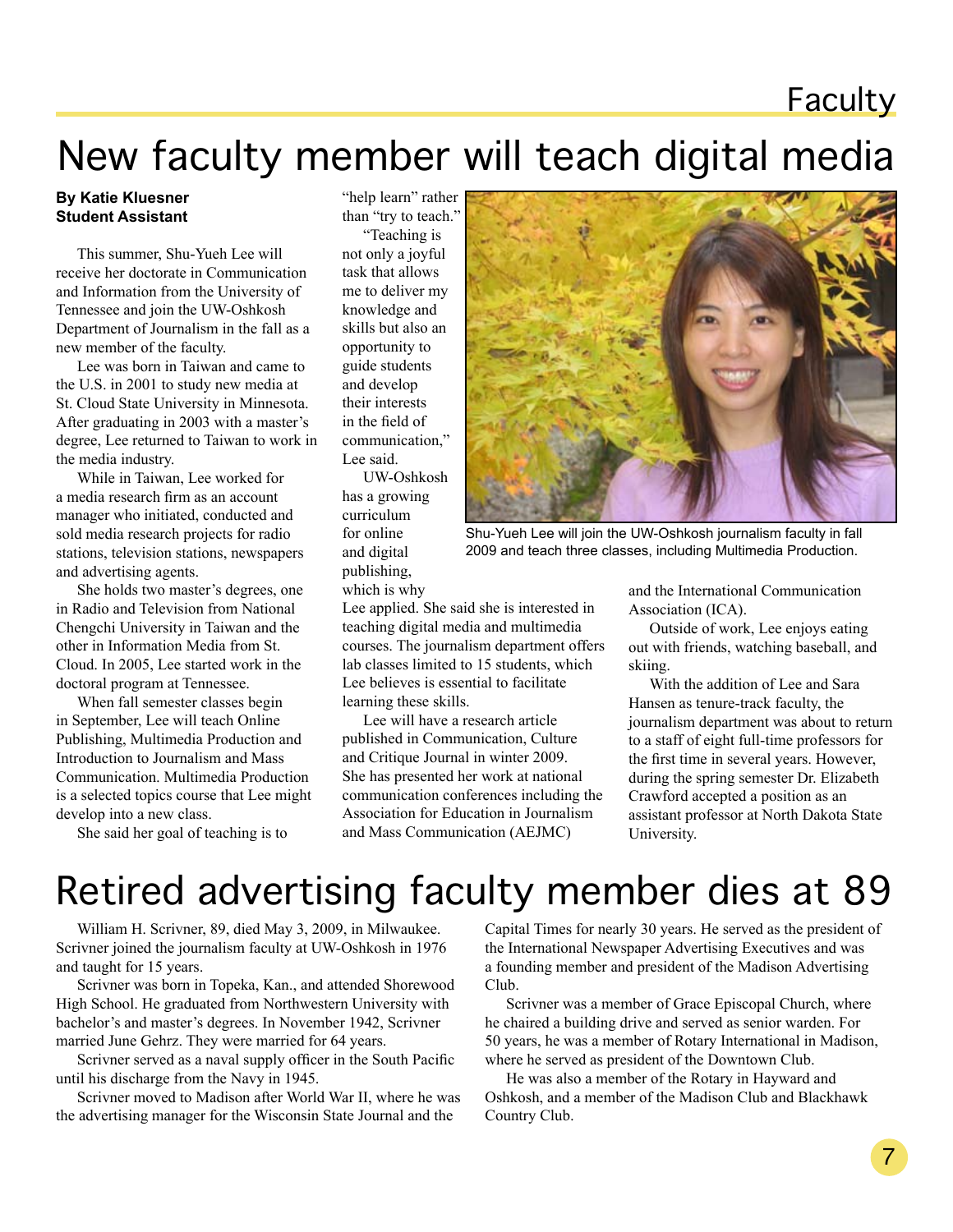## **Faculty**

# Hansen to join faculty full time in fall

#### **By Meghan Plummer Student Assistant**

Sara Steffes Hansen, who has taught Principles of Public Relations as an adjunct professor since 2003, will join the journalism faculty as an assistant professor in strategic communication in fall 2009.

Hansen advised the National Student Advertising Competition in 2004 and 2005, and taught Introduction to Journalism and Mass Communication in 2007. She is completing her doctorate in journalism at the University of Wisconsin-Madison.

Hansen said she is looking forward to working with students in different classes and collaborating ideas.

"My favorite part of teaching is interaction with students," Hansen said. "I love collaborating and sharing insights back and forth that can lead to brainstorms and creative thinking that impress all of us."

Along with a bachelor's degree in journalism from the University of Wisconsin-Eau Claire, Hansen received a master's degree in business administration



*Sara Steffes Hansen*



Sara Steffes Hansen gives the keynote address during the 2008 NEWSPA conference at UW-Oshkosh.

from the University of Colorado-Denver. She started her journalism career as a reporter and state news editor for the Marshfield News-Herald in Marshfield, Wis.

Hansen worked in the Denver area as a marketing consultant for J.D. Edwards (now Oracle Corp.), director of marketing and corporate communications at CIBER Inc., and media relations manager for Kinder Morgan Inc. She also worked as a consultant and director of marketing for Oracular, a local information technology services company.

Hansen's research at the University of Wisconsin-Madison has focused on brands in social media. Her dissertation looks at avatar interactions with brands in virtual worlds.

Hansen has presented at conferences for the International Communication Association, American Academy of Advertising, and the Association of Education in Journalism and Mass Communication. She will present in fall 2009 for the conference of the

Association of Internet Researchers. Her research has appeared in the *Journal of Marketing Communications* and *Journal of Interactive Advertising*.

"I'd like to help students learn the foundations and think critically about media for their careers and roles in society," Hansen said. "I believe in helping students creatively work with new media too, so they can experience other important and dynamic aspects of our field."

Hansen said she is motivated by the commitment to the program by faculty, students and alumni.

"It's fabulous to watch students grow during their academic years and then take on cool opportunities in the profession," Hansen said. "I always appreciate knowing about the work of our alumni."

Hansen said she was pushed toward teaching by having inspiring professors.

"I firmly believe that this field prepares students to seize incredible opportunities," Hansen said. "I'm thrilled to be a part of their education."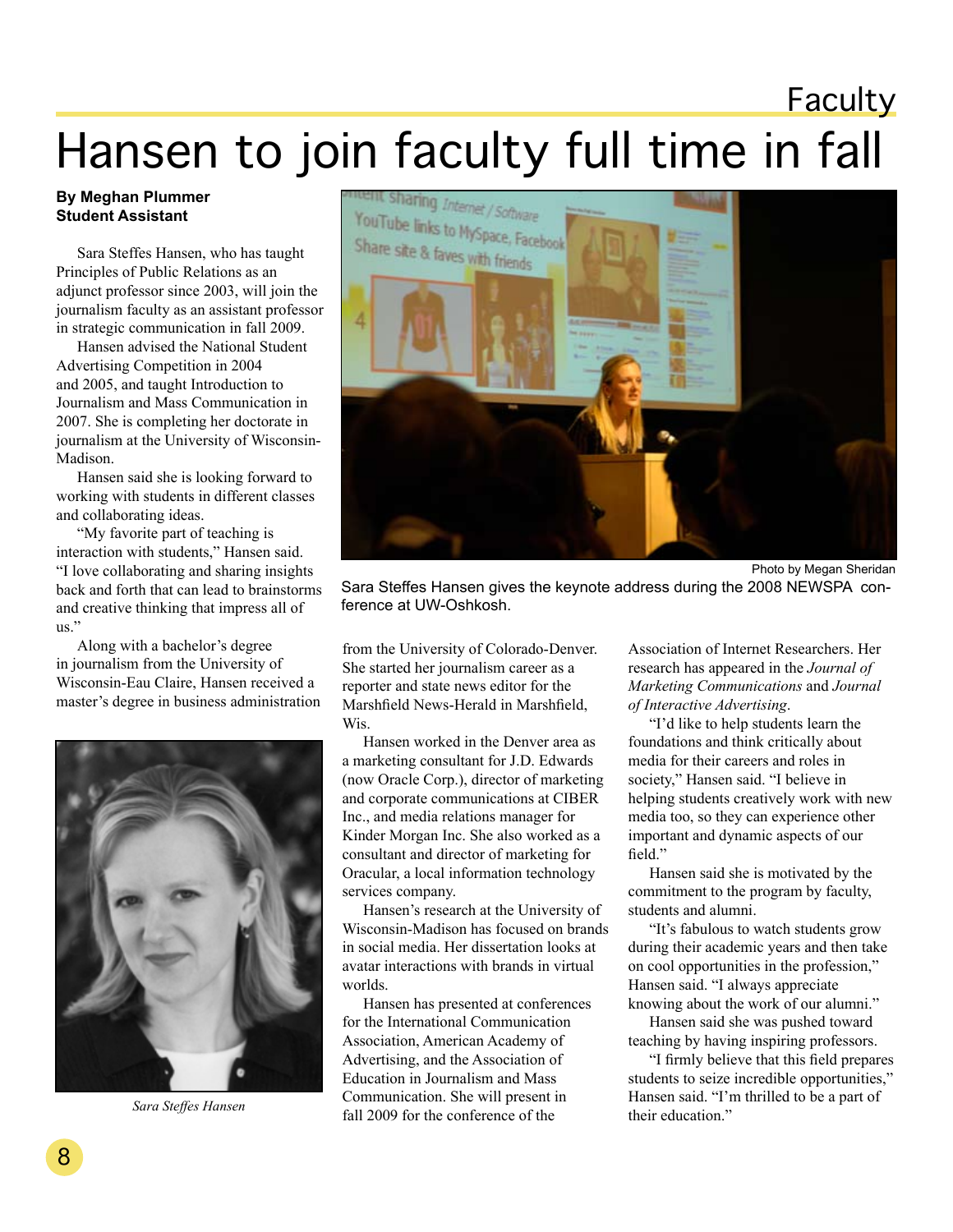## Students

# NSAC team places 5th at regional competition

#### **By Katie Kluesner Student Assistant**

The UW-Oshkosh National Student Advertising Competition (NSAC) team made its presentation in the regional competition on April 25, 2009, in Minneapolis and took fifth out of 11 schools from the Midwest.

Students worked during both the fall and spring semesters researching and developing social marketing and communication strategies to address the issue of over-consumption of alcohol on college campuses for The Century Council, a nonprofit organization that develops programs and policies to fight drunk driving and stop underage drinking.

The team, which called itself FigureEight, consisted of UW-Oshkosh students Grace McMurtrie, Jason Disbrow, Samantha Marx, Stephanie Schroeter, Anne Kopacz, Nina Sundquist, Allison Maresh and Jessica Faris. Dana Baumgart advised the team and Dr. Elizabeth Crawford assisted.

NSAC prepares students for a career in marketing, business development, public relations, marketing research, media planning and advertising. This experience is as close to the real world as advertising majors come before stepping into full-time roles after graduation.

"This was my first year participating in NSAC and it was by far one of the best learning experiences of my college career," Maresh said. "Not only did I gain knowledge about the real world of advertising, but I am walking away with lifelong friendships."

This year's team was significantly smaller in numbers than the

past, but all of the members were pleased with their campaign.

"We were a small team this year, only having eight students and one adviser, so it was quite the challenge," Maresh said. "We truly devoted our lives to this competition. In the end, the long nights, the arguments and even the tears were all worth it and I could not have asked for a better group of people to have shared this experience with."

The students involved in NSAC



Photo by Josh O'Bright

The UW-Oshkosh NSAC team: Nina Sundquist, adviser Dana Baumgart, Ali Maresh, Jason Disbrow, Anne Kopacz, Stephanie Schroeter, Jessica Faris, Grace McMurtrie and Samantha Marx

> dedicated their spring break to the campaign, often spending nights in the computer lab, sleeping for a few hours here and there on the floor.

"NSAC has been the most demanding task requested of me in my college career," Faris said. "It taught me a lot about working as a team to achieve a common goal and how positive conflict can be. I loved being in such close quarters with the seven other members and I'll always be immensely proud of the work that we accomplished together."

# New computers help keep labs up to date

This spring interim new computers and a LaserJet printer were installed in the Clow 128 lab, helping to keep the department current with the latest hardware needed to train journalism students.

The last time the journalism department had received funding from the university for new computers in the journalism labs was in 2004. Several professional journalists from the Fox Valley area, who participated in a focus group in the spring semester after conducting mock interviews with journalism students, said their No. 1 concern was that students be proficient in Web design and the use of the latest computer software.

Despite the challenging economic times in higher education in Wisconsin, the department applied for and received \$24,610 to upgrade the computers in Clow 128. This included 16 iMac

24-inch-screen Intel Core 2 Duo units, and a Hewlett-Packard LaserJet P4025x printer. This equipment will be particularly beneficial for students in the photography, advertising, public relations and new media classes who do creative design work.

As a result, the existing computers in Clow 128 were moved to Clow 148, and the existing computers in Clow 148 were moved to Clow 150. The computers that were being used in Clow 150 no longer met the standards of support for Academic Computing and were recycled.

With upgraded computers in the labs, along with the addition last year of Adobe Creative Suite 3 software in all of the department's computers, students and faculty can better keep pace with journalism's ever-changing landscape.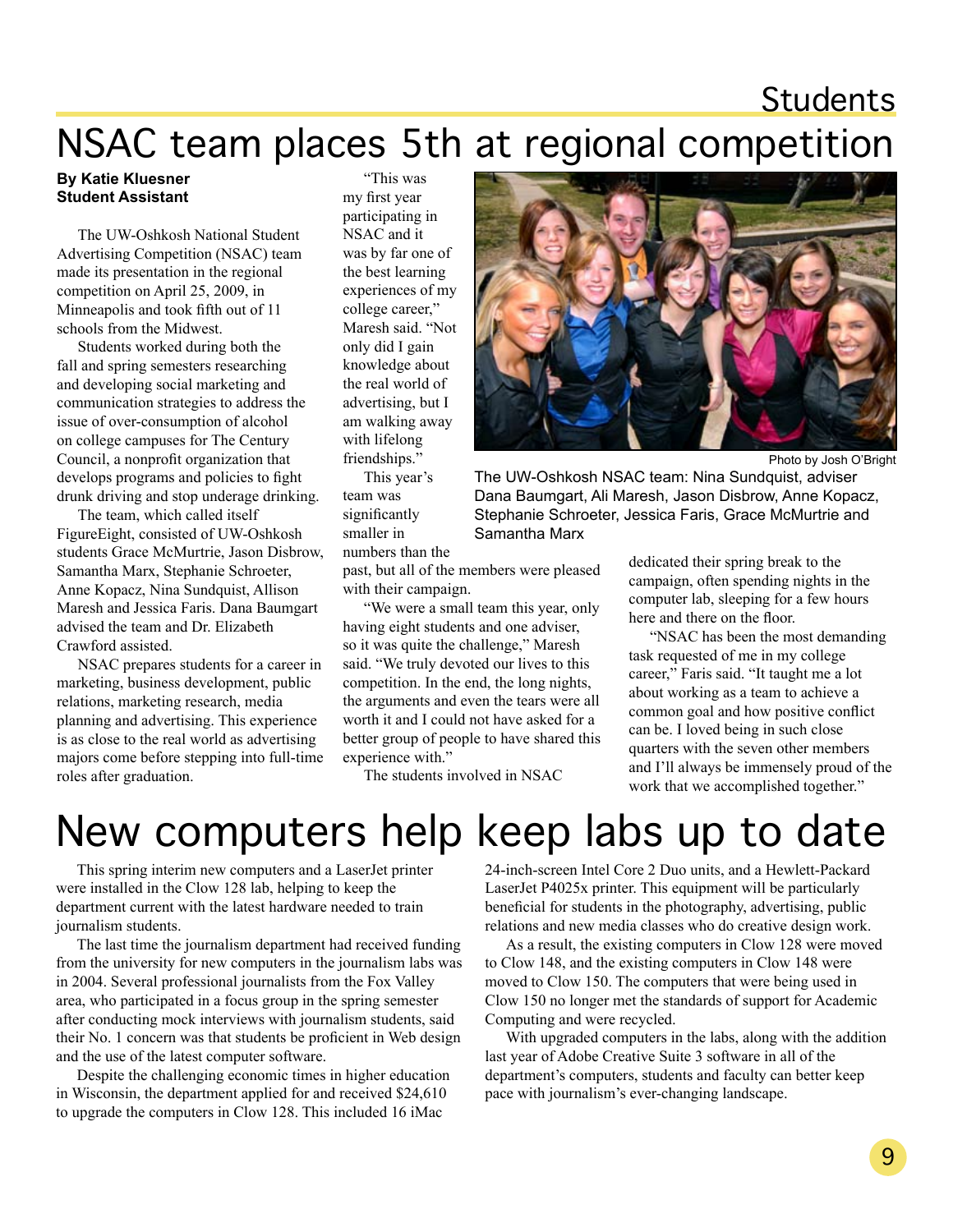# Students

# Bateman team creates campaign for kids

#### **By Katie Kluesner Student Assistant**

The Bateman team planned a College Basis campaign for the competition this year that focused on increasing middleschool students' knowledge of college and overcoming barriers that might keep them from attending college.

The team consisted of Craig Bollig, Sheena Northway, Emilee Stieber, Stephanie Broecker and Meghan Odegaard. The adviser was Dr. Julie Henderson, who teaches public relations classes in the journalism department.

The campaign featured a one-day event for local middle-school students and their parents, including a scavenger hunt on the UW-Oshkosh campus and a dodge ball game at the Oshkosh YMCA. During the scavenger hunt, students were paired with UW-Oshkosh campus leaders, Henderson said.

"The team received many positive comments from the young students, their parents, and the college students who served as guides," she said. "The middle-schoolers were very excited about spending time on campus and with college students."

"The Bateman competition was a great learning experience," Bollig said. "Taking just general criteria for the project and doing every step from research to evaluation was an experience not normally



Members of PRSSA stand with the Brewers/Klements Racing Sausages.

found. I think the greatest part was seeing the final product and remembering all the steps taken to get there."

The Public Relations Student Society of America sponsors the Bateman Case Study Competition. Approximately 75 to 100 chapters enter each year. All are judged at national level, and three top winners are named, plus about 10 honorable mentions. The UW-Oshkosh PRSSA chapter has earned an honorable mention three times since 2001.

The topic of the competition changes each year with a new national client. Past case studies have dealt with the American Heart Association, the Campaign for Tobacco-Free Kids and Ford Motor Credit Company.

In the Bateman Case Study Competition, students have to complete and execute a public relations plan, which includes producing print materials, working with the news media, setting up social media sites and more.

"Students have a unique opportunity to address problems and hurdles as they arise, and learn from the same," Henderson said.

# Next program accreditation visit in October

The Department of Journalism has a proud tradition of being accredited by the Accrediting Council on Education in Journalism and Mass Communications. As an accredited program the department is better able to keep the student-to-teacher ratios low in classes, and to maintain solid professional and scholarly standards.

Every six years a four- to five-member team consisting of educators and professionals visits the campus for an intensive evaluation to ascertain if the department is continuing to meet the council's standards.

The next visit will be this fall semester from Oct. 11 to 14, and as a result the department faculty and staff have been busy preparing a massive self-study of the department's strengths and

weaknesses. If judged to be in compliance with all or nearly all of the nine standards, the department will be re-accredited for another six years.

The nine standards cover topics including governance and administration, curriculum and instruction, diversity and inclusiveness, faculty, scholarship in research and professional activities, facilities and equipment, public service, and assessment of learning outcomes.

Another benefit of accreditation is in the recruiting of students to the journalism program. Faculty members often hear students, and especially their parents, mention that one of their reasons for considering UW-Oshkosh as their university of choice was because journalism is accredited.

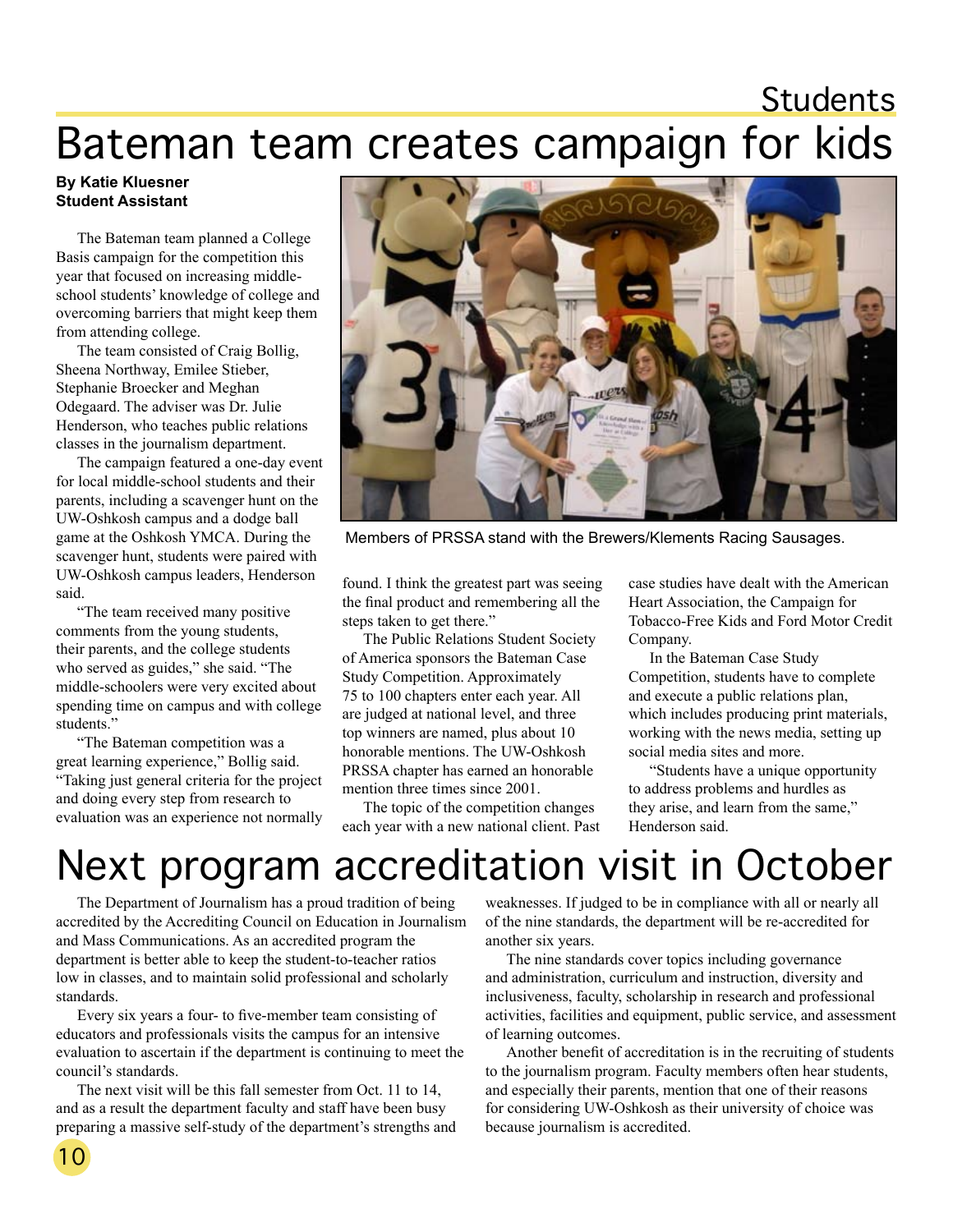# Students Journalism students study in England

#### **By Amanda Betts Journalism Student**

Seventeen UW-Oshkosh students, one UW-Platteville student and one professor ventured 4,000 miles to London for the Travel and Documentary Photography 2009 spring interim course.

Dr. Tim Gleason was accompanied by students Margot Bellmer, Josie Bennett, Amanda Betts, Kellie Burns, Megan Faye, Allison Gross, Katy Herron, Nicole Klein, Michael Neumann, Josh O'Bright, Melissa Rakow, Kari Robinson, Emily Sanderfoot, Kayla Juric-Urban, Jennifer Weber, Lisa Wilke, Leviathan Whitfield and See Xiong.

After obtaining tickets to ride the London Underground train and a map, the students were free to explore all that London has to offer. Their assignment was to compile photos that encapsulated the travel aspect of London and Cambridge, followed by a photo documentary.

Students spread throughout the city and beyond to take pictures of St. Paul's Cathedral, Big Ben, Parliament, the London Eye, Westminster Abbey, Trafalgar Square, Piccadilly Circus,

SoHo, Covent Garden, markets, the Tower of London, Buckingham Palace, Kensington Palace, Windsor Castle, Stonehenge, Bath and everything in between.

The majority of the time spent by the group was self-exploration of their surroundings. However, several mornings included group



Photos by Josh O'Bright

Dr. Gleason and his students studied travel and documentary photography in England.

breakfast at Kent Hall, followed by Dr. Gleason taking the group to a start-off point, whether it was at Buckingham Palace or Covent Garden. Halfway through the trip, the entire group took a train to Cambridge to spend the day shopping, going to markets, touring the universities and more.

By the end of the week, May 22-29, it was undeniable that the trip was a success. Each student was able to learn about travel photography, London and themselves. With no incidents of concern, one rainy morning, and a few blown power converters, the group had an overall memorable experience.



Dr. Gleason teaches a study abroad class in England every other year.